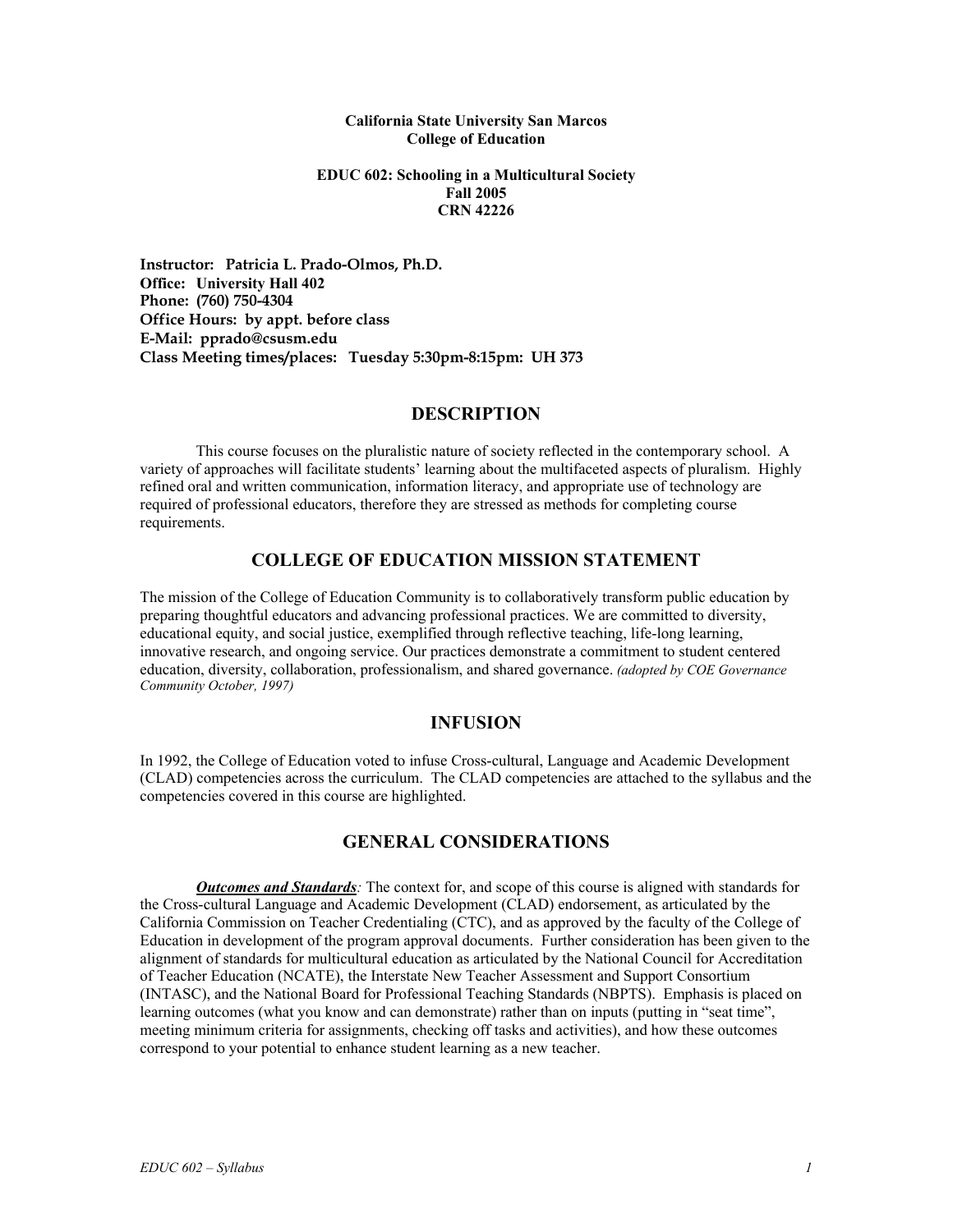*Academic Honesty:* It is expected that each student will do his or her own work, and contribute equitably to group projects and processes. If there is any question about academic honesty, consult the University Catalog.

*Appeals:* Every student has the right to appeal grades, or appeal for redress of grievances incurred in the context of any course. Disputes may be resolved informally with the professor, or through the formal appeal process. For the latter, consult Dr. E. Oliver, Associate Dean.

*Ability:* Every student has the right to equitable educational consideration and appropriate accommodation. Students having differing ability (mobility, sight, hearing, documented learning challenges, first language/English as a second language) are requested to contact the professor at the earliest opportunity. Every effort will be made to accommodate special needs. Students are reminded of the availability of Disabled Student Services, the Writing Center, technology assistance in the computer labs, and other student support services available as part of reasonable accommodation for special needs students.

*Students with Disabilities Requiring Reasonable Accommodations.* Students are approved for services through the Disabled Student Services Office (DSS). This office is located in Craven Hall 5205, and can be contacted by phone at (760) 750-4905, or TTY (760) 750-4909. Students authorized by DSS to receive reasonable accommodations should meet with their instructor during office hours or, in order to ensure confidentiality, in a more private setting.

The Governance Community of the College of Education adopted the following policy on 12/19/97:

# **COLLEGE ATTENDANCE POLICY**

Due to the dynamic and interactive nature of courses in the College of Education, all students are expected to attend all classes and participate actively. At a minimum, students must attend more than 80% of class time, or s/he **may not receive a passing grade** for the course at the discretion of the instructor. Individual instructors may adopt more stringent attendance requirements. Should the student have extenuating circumstances, s/he should contact the instructor as soon as possible.

### **ATTENDANCE AND PARTICIPATION**

The course deals with complex material processed in a variety of ways. Structured interactions, group processes, oral presentations, guided discussion of readings, and self-disclosure exercises are the norm. **Students are expected to have read assigned materials by the date indicated in the syllabus, and should be prepared to discuss readings individually or in variously structured groups.** The degree of your engagement in these processes forms the basis for points assigned. Due to the fast paced and highly interactive nature of the course, regular attendance and full participation are expected: teaching and learning is difficult (if not impossible) if one is not present for and engaged in the process. Therefore, the above College Attendance Policy is amplified as follows: 1. Missing more than 1 class meeting will result in the reduction of one letter grade. 2. Arriving late or leaving early on more than two occasions will result in the reduction of one letter grade. 3. Illness and emergency circumstances will be considered/negotiated on a case-by-case basis. These measures should not be considered punitive, as students are expected to establish appropriate personal, academic and career-ladder priorities. Therefore these measures should be viewed as taking appropriate individual responsibility for one's own learning in a democratic, collaborative and reciprocal-learning environment.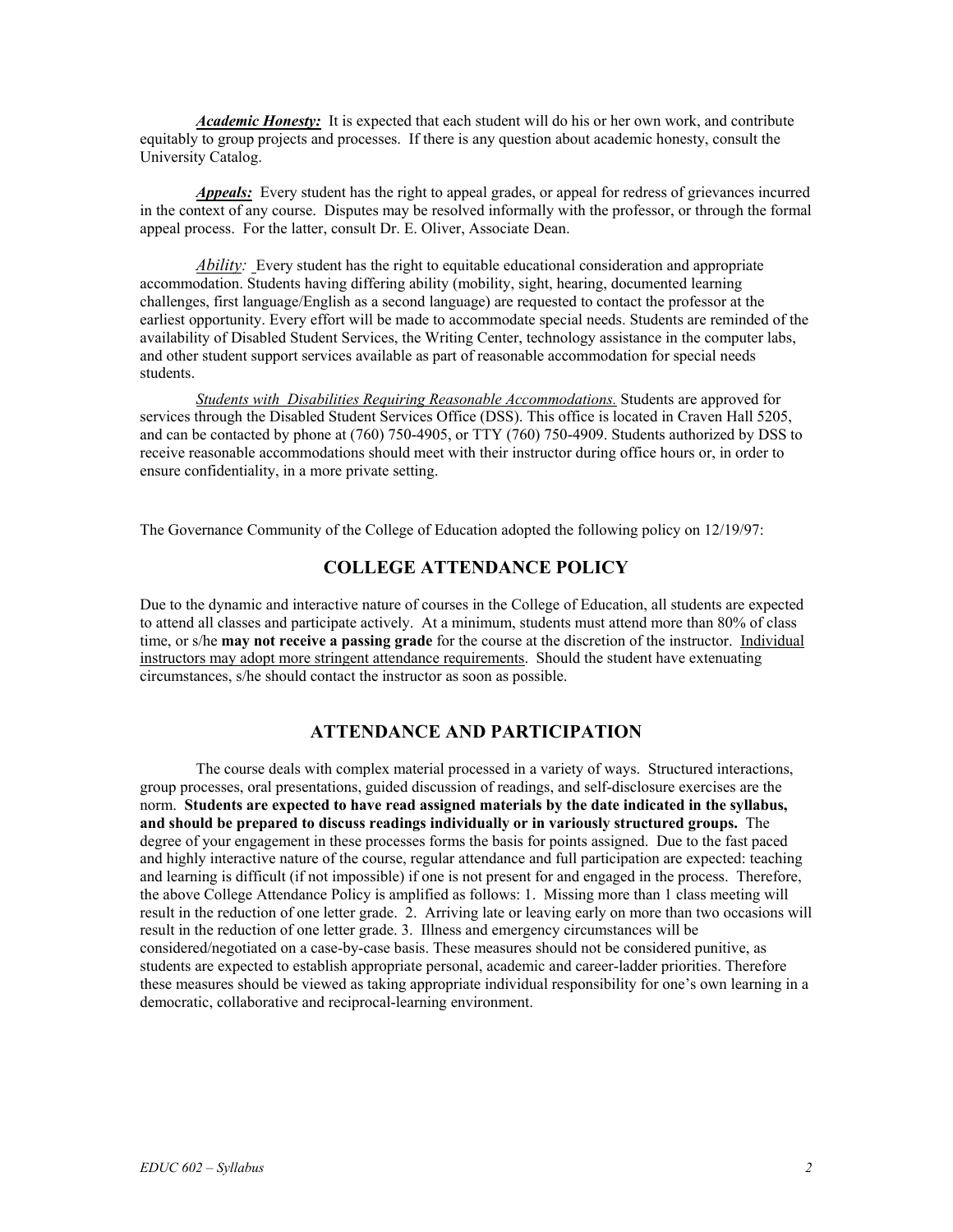# **COURSE OBJECTIVES**

The purposes of this course are threefold:

• to expand and refine students' knowledge about the diversity that is a part of today's public schools and communities;

• to provide a safe academic environment for reflection on, and discussion of, the complex ways in which pluralism is a part of educational contexts;

• to provide support to all students who represent national, state and regional diversity.

# **GRADING**

*Grading Scale:* A=100-96, A-=95-91, B+=90-86, B=85-81, B-=80-76, C+=75-71, C=70-66,  $C = 65-51$ ,  $D = 50-46$ ,  $F = 545$  or lower.

 *Submission Schedule:* Work submitted late, but within one week of the due date will be reduced by one letter grade. Work received over one week late receives no credit.

*Grading Emphasis*: Each written assignment will be graded approximately 80% on content and context (detail, logic, synthesis of information, depth of analysis, etc.), and 20% on mechanics (grammar, syntax, spelling, format, uniformity of citation, etc.). All citations, where appropriate, will use APA format. Consult Library Services for the *Manual of Citation of the American Psychological Association,* or <www.apastyle.org/index.html>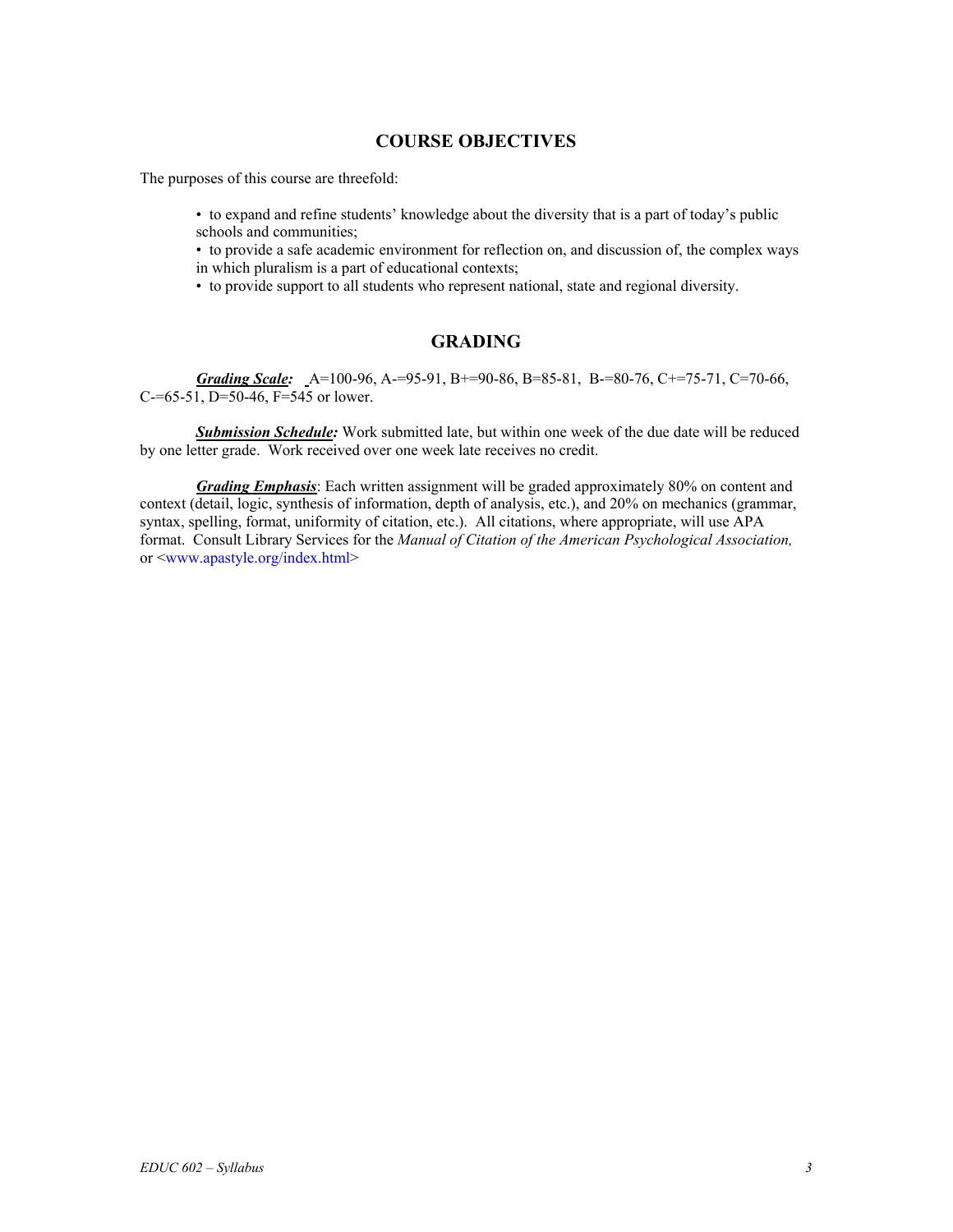# **COURSE REQUIREMENTS**

### **NOTE: I RESERVE THE RIGHT TO CHANGE, ADD TO, OR DELETE ANY AND ALL MATERIAL FROM THE COURSE**.

This class will be structured as a graduate-level seminar. As such, we will read, write and discuss the materials. The success of a seminar is dependent upon each and every participant being prepared. However, discussion need not consist of only sitting around a table and talking. Multiple approaches, methods, and teaching experiences are a necessary strategy to accommodate learning given the possibility of various learning styles. The class will be divided into groups. Each group will be responsible for presenting and leading class discussion on various topics.

My role will be to "facilitate" the discussion and to intervene as necessary to promote the topic. I do not intend to lecture each week, or to be the focus of the class. You will work to develop your **Knowledge Base** through reading the assigned material (to develop a basic understanding of the subject matter), present it to the class (to develop your expertise), and lead the class discussion (to develop confidence in your KB and skills). In effect, you will have many opportunities to "*empowe*r" yourself--i.e. to use the tools which are before you to try out new ideas.

The theme of our course will be the exploration of ourselves and our classrooms. We will address three main questions: 1) Who am I?; 2) What is culturally relevant teaching?; and 3) How can I transform my classroom curriculum and practice? While seemingly stranightforward and direct, these questions will be complex as each individual explores his/her own experiences, beliefs, attitudes and skills. We will delve into numerous issues including equity, differentiated instruction, educational politics, supports and constraints in classrooms, standardized testing, and power. These are just a few topics that are likely to arise in discussions. But they provide a starting point for our learning community. I look forward to our journey.

# **REQUIRED TEXTS**

Nieto, S. (2003). *What keeps teachers going?* New York: Teachers College Press. ISBN 0807743119

Pang, V. O., (2005). *Multicultural education. A caring-centered, reflective approach.* 2<sup>nd</sup> edition. Boston: McGraw Hill. ISBN 0072985526

Wink, J. (2000). *Critical Pedagogy. Notes from the real world*. 3<sup>rd</sup>. edition. New York: Addison-Wesley Longman, Inc. ISBN 020541818X

#### **Choose at least one from the following list:**

- Duckworth, E. (1987). "*The having of wonderful ideas" and other essays on teaching and learning*. New York: Teachers College Press.
- Kohl, H. (1994). *"I won't learn from you" and other thoughts on creative maladjustment*. New York: The New Press.

Meier, D. (1995). *The power of their ideas*. Beacon Press.

Santa Ana, O. (2004). *Tongue-tied. The lives of multilingual children in public education*. Lanham, MD: Rowman and Littlefield Publishers, Inc.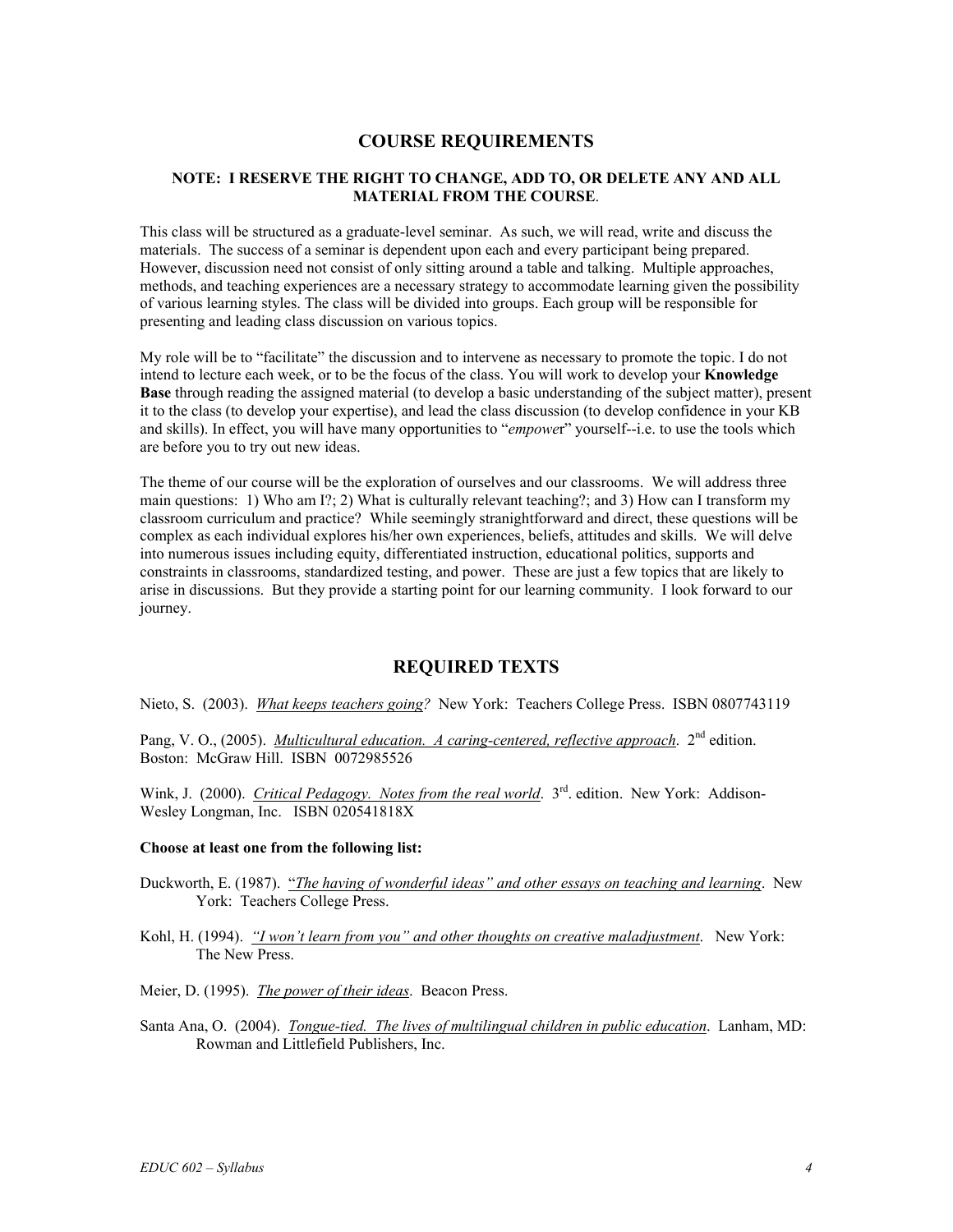#### **NOTE:** Assigned texts and readings **MUST** be brought to **ALL** class sessions.

# **COURSE REQUIREMENTS**

#### **Assignments:**

 All assignments are due on the dates indicated. Assignments must be typewritten/word processed, double-spaced and with standard margins. It is expected that all assignments will reflect university-level composition and exposition. Use of electronic spelling and grammar checking is encouraged.

| 1. Attendance and Participation | 15 points |
|---------------------------------|-----------|
| 2. Reading response reviews     | 15 points |
| 3. "Hot Topics" in Education    | 10 points |
| 4. Book Review                  | 30 points |
| 5. Multicultural Bibliography   | 30 points |

1. Attendance and Participation. (15%) As graduate students, you are expected to take an active role in class and class activities. The quality of this course rests on the quality of YOUR participation. Toward this end, you are expected to attend every class.

2.Reading Response Reviews (15%). Periodically, you will be asked to write your reaction to any of the readings assigned prior to the due date. Your review should demonstrate your "thinking" about what it is you have read (it should not be merely a summary). This is an opportunity for you to present your perspective on the topic, share your experiences, struggle with ideas. At the end, construct one question that emerges from what you've read and your reaction to what you've read. Each review must be, at a minimum, 3 pages. It will be handed in at the beginning of class and/or be the basis for initial class discussion.

3. Hot Topics in Education (10%). Each student will have the opportunity to present a "hot topic" in education of his/her choosing to the class. Each student will present their topic and then guide a short discussion with the class (approximately 15 minutes).

4. Book Review (30%). I have listed four books for your consideration above. This assignment asks that you choose one of the four books to review. You, and those who have read the same book as you, will be asked to engage in a discussion of the book. Each group will have 30 minutes in which to conduct their discussion (15%). The group has complete control over how they want to conduct this review. However, it should provide a BRIEF summary of what the book was about. Each individual will also provide a threepage review of the book that should highlight key ideas, questions that emerged, and implications for teaching (15%).

5. Multicultural Bibliography (30%) In small groups (2-4 per group), students will collect multicultural resources on a specified topic which they and their colleagues can use in their classrooms, their schools, their communities. Each group will prepare an annotated bibliography for each resource in their presentation, and share their annotations with everyone in the class (either electronically or in hardcopy). Each group will prepare a 20-30 minute presentation and discussion for the class based on the topic and the resources they have selected for that topic.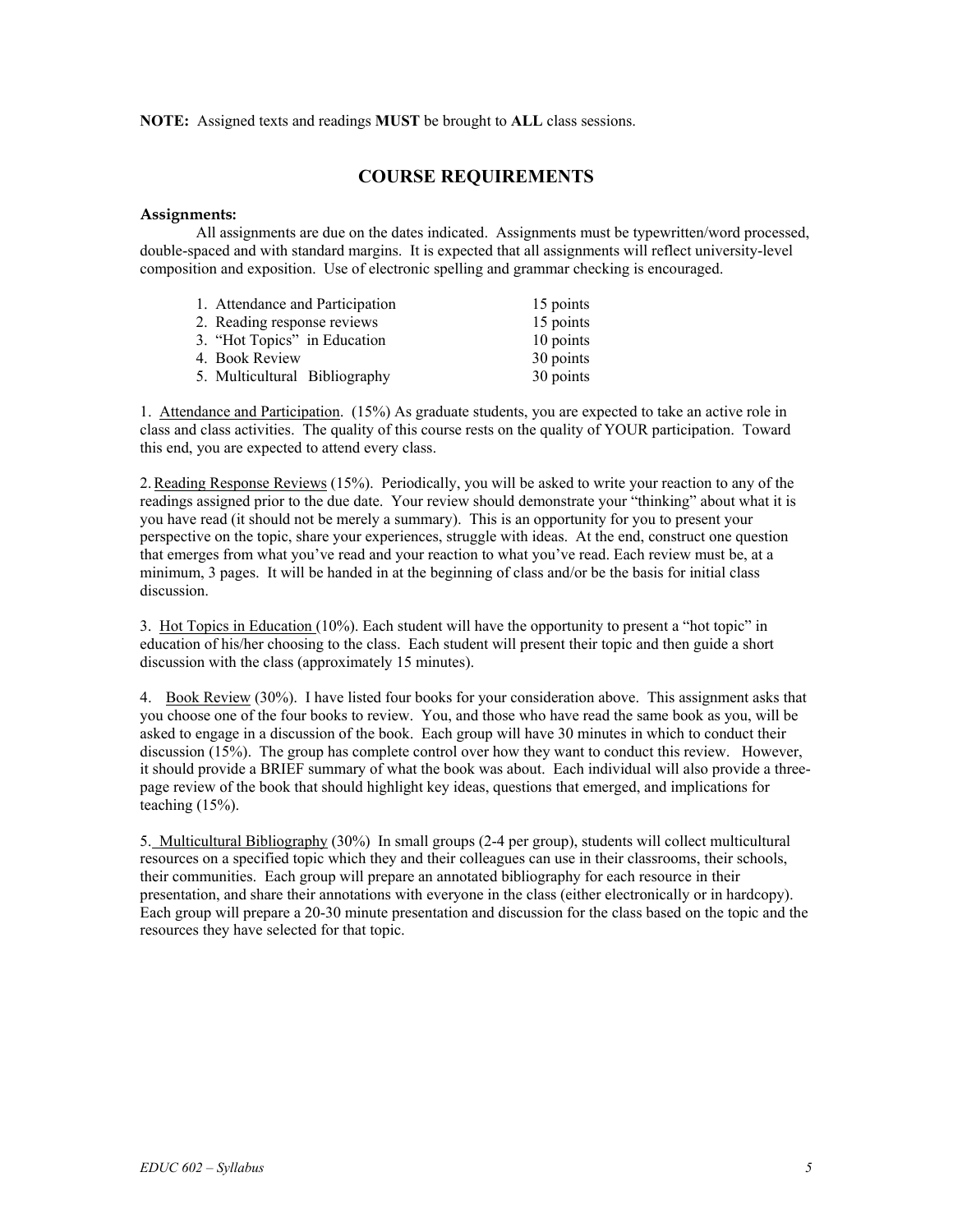# **TENTATIVE COURSE SCHEDULE**

| <b>DATE</b>           | <b>TOPIC/ACTIVITY</b>                                                                                                                | <b>READING ASSIGNMENT</b>             |
|-----------------------|--------------------------------------------------------------------------------------------------------------------------------------|---------------------------------------|
| Session 1<br>8/30/05  | Introduction<br><b>Community Building</b><br>Syllabus Review                                                                         |                                       |
| Session 2<br>9/6/05   | Review of Culture – Meanings $\&$<br>Definitions<br>Multicultural Education/Critical<br>Pedagogy<br><b>Hot Topics</b>                | Pang: Chs. 1 & 2<br>Wink: Ch. 1       |
| Session 3<br>9/13/05  | Our Hidden Selves: The "isms"<br><b>Hot Topics</b>                                                                                   | Pang: Chs. $3 & 4$                    |
| Session 4<br>9/20/05  | Prejudice: What is it, exactly?<br>Children and prejudice<br>Prejudice and us<br><b>Hot Topics</b><br><b>Reading Response #1 DUE</b> | Pang: Chs. 5 & 6                      |
| Session 5<br>9/27/05  | Work in groups<br>Field trip to the library<br><b>Hot Topics</b>                                                                     |                                       |
| Session 6<br>10/4/05  | A new way to do multicultural<br>education - Culturally Relevant<br>Teaching<br><b>Hot Topics</b>                                    | Pang: Chs. 7, 8, 9 & 10               |
| Session 7<br>10/11/05 | <b>Critical Pedagogy</b><br>Learn, relearn and unlearn -<br>where are we now?<br><b>Hot Topics</b>                                   | Wink: Chs. 2 & 3                      |
| Session 8<br>10/18/05 | Critical Pedgagogy<br>What is it? Where do they get<br>these ideas?<br><b>Hot Topics</b>                                             | Wink: Chs. 4 & 5                      |
| Session 9<br>10/25/05 | <b>Critical Pedagogy</b><br>Transforming our practice<br><b>Hot Topics</b><br><b>Reading Response #2 DUE</b>                         | Pang: Ch. 11 & 12<br>Wink: Chs. 6 & 7 |
| Session 10<br>11/1/05 | Prejudice: Disrupting<br>homophobia<br><b>Guest Lecturers: Dr. Anne</b><br>René Elsbree and Dr. William<br>DeJean                    | Readings provided electronically      |
| Session 11<br>11/8/05 | Commitment to Change<br><b>Hot Topics</b>                                                                                            | Nieto: Chs. 1-3                       |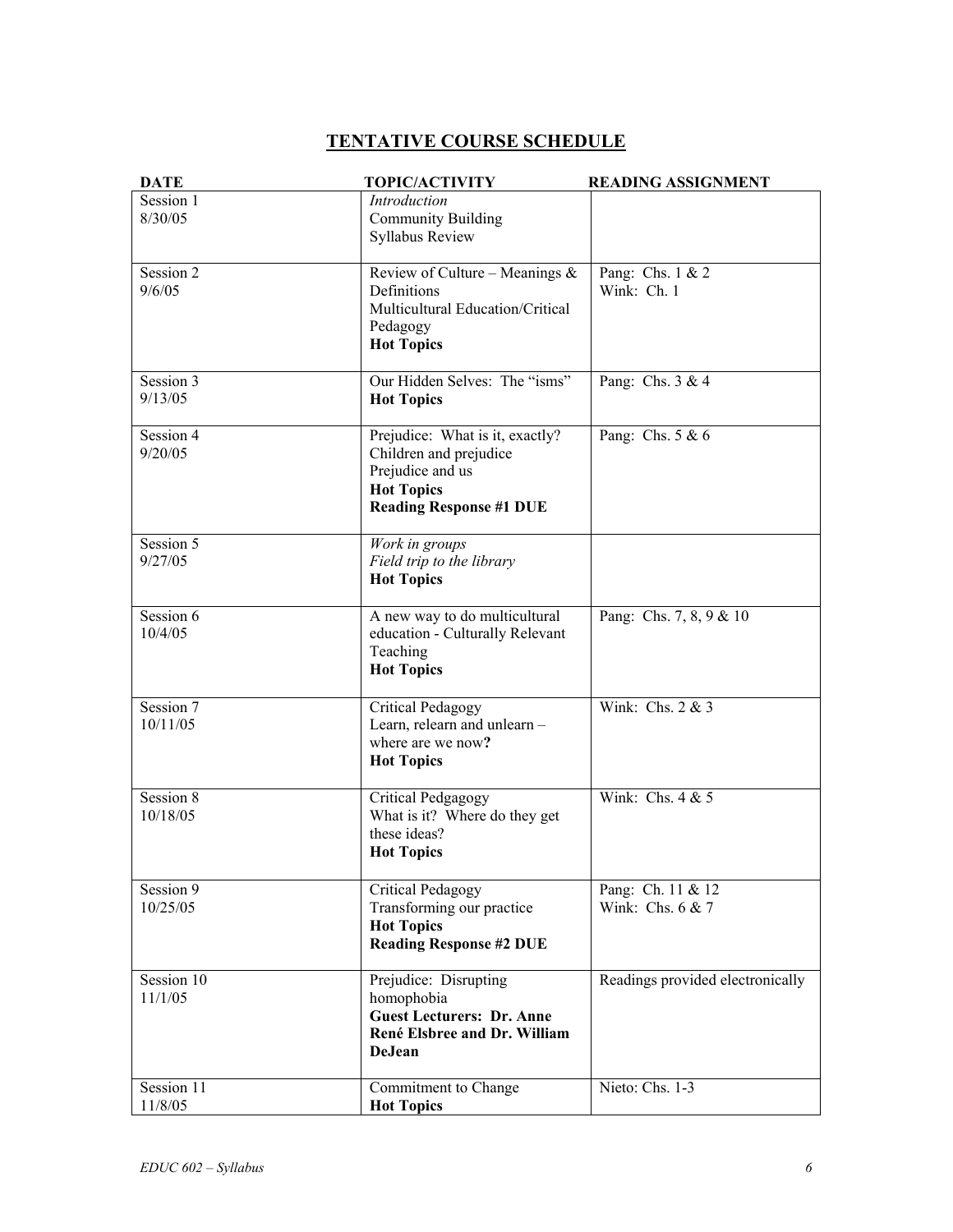| Session 12 | <b>Sharing Book Reviews</b>           | Nieto: Chs. 4-6 |
|------------|---------------------------------------|-----------------|
| 11/15/05   | <b>Hot Topics</b>                     |                 |
|            | <b>Book Reviews DUE</b>               |                 |
|            |                                       |                 |
| Session 13 | Work in groups                        |                 |
| 11/22/05   |                                       |                 |
| Session 14 | Commitment to Change                  | Nieto: Chs. 7-9 |
| 11/29/05   | <b>Hot Topics</b>                     |                 |
|            | <b>Reading Response #3 DUE</b>        |                 |
|            |                                       |                 |
| Session 15 | Multicultural Bibliography            |                 |
| 12/6/05    | Presentations                         |                 |
|            | <b>Hot Topics</b>                     |                 |
|            | <b>Multicultural Bibliography Due</b> |                 |